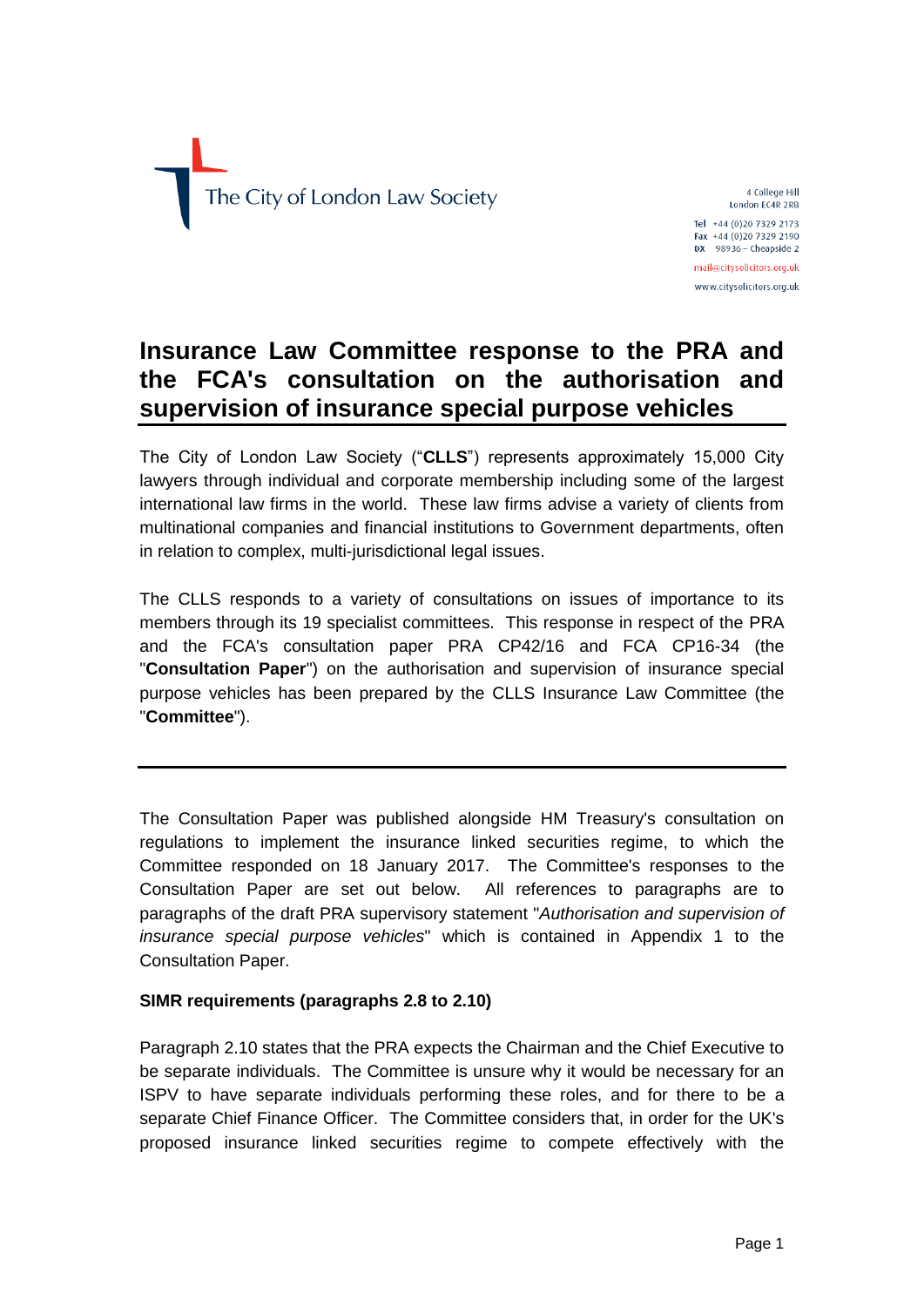insurance linked securities regimes of other jurisdictions, the UK's regime should be no more onerous than Solvency II requires.

## **Documentation requirements (paragraphs 2.11 and 2.12)**

Paragraph 2.12 refers to legal opinions helping to demonstrate that the key contractual features of the transaction documents comply with the regulatory requirements. The Committee is unsure how a legal opinion on compliance with the regulatory business plan could be provided or, if one were provided, whether it would be useful, given that it would most likely be heavily qualified.

# **The requirement to be fully-funded (paragraphs 2.15 to 2.21)**

The Committee considers that the PRA should clarify the treatment of contingent assets and the extent to which they can be taken into account to meet the liquidity requirement, as paragraph 2.18 does not make the position completely clear. It seems to the Committee that it would be appropriate for contingent assets to be used to satisfy Article 326(2) of the Solvency II Level 2 Delegated Regulation, even though they cannot be taken into account for the purposes of Article 326(1)(b).

Paragraph 2.20 refers to off-balance sheet support. Where an ISPV has off-balance sheet support, would the PRA permit the ISPV to calculate its maximum exposure on a net basis?

While the Committee accepts that, as stated in paragraph 2.21, limited recourse clauses would not be relevant to the initial assessment of whether an ISPV is fullyfunded, the Committee assumes that a limited recourse clause which takes effect in future is acceptable and would be recognised by the PRA. If not, this would undermine the purpose of limited recourse clauses, which have a legitimate and desirable role to play in segregated account/cell companies.

# **Timelines for review of applications (paragraphs 2.23 to 2.27)**

The Committee expects that some investors will seek to establish an ISPV before recruiting investors for an ISPV's cell(s) and before having full (or potentially any) details of the transactions into which the cell(s) will enter. It should be clarified, either in the Risk Transformation Regulations 2017 or in the PRA Handbook, whether an application for authorisation of ISPV could be made at this stage, with 10 working days' notice being given of the establishment of each cell once transactions for each cell have been identified, or whether full details of the first cell's first transaction will be required before the ISPV can be authorised (and, accordingly, that the establishment of an ISPV's first cell will be subject to the proposed 6 to 8 week authorisation process):

i. If it will be possible to establish an ISPV before its cells are established, the approach which the Committee favours, steps should be taken to ensure that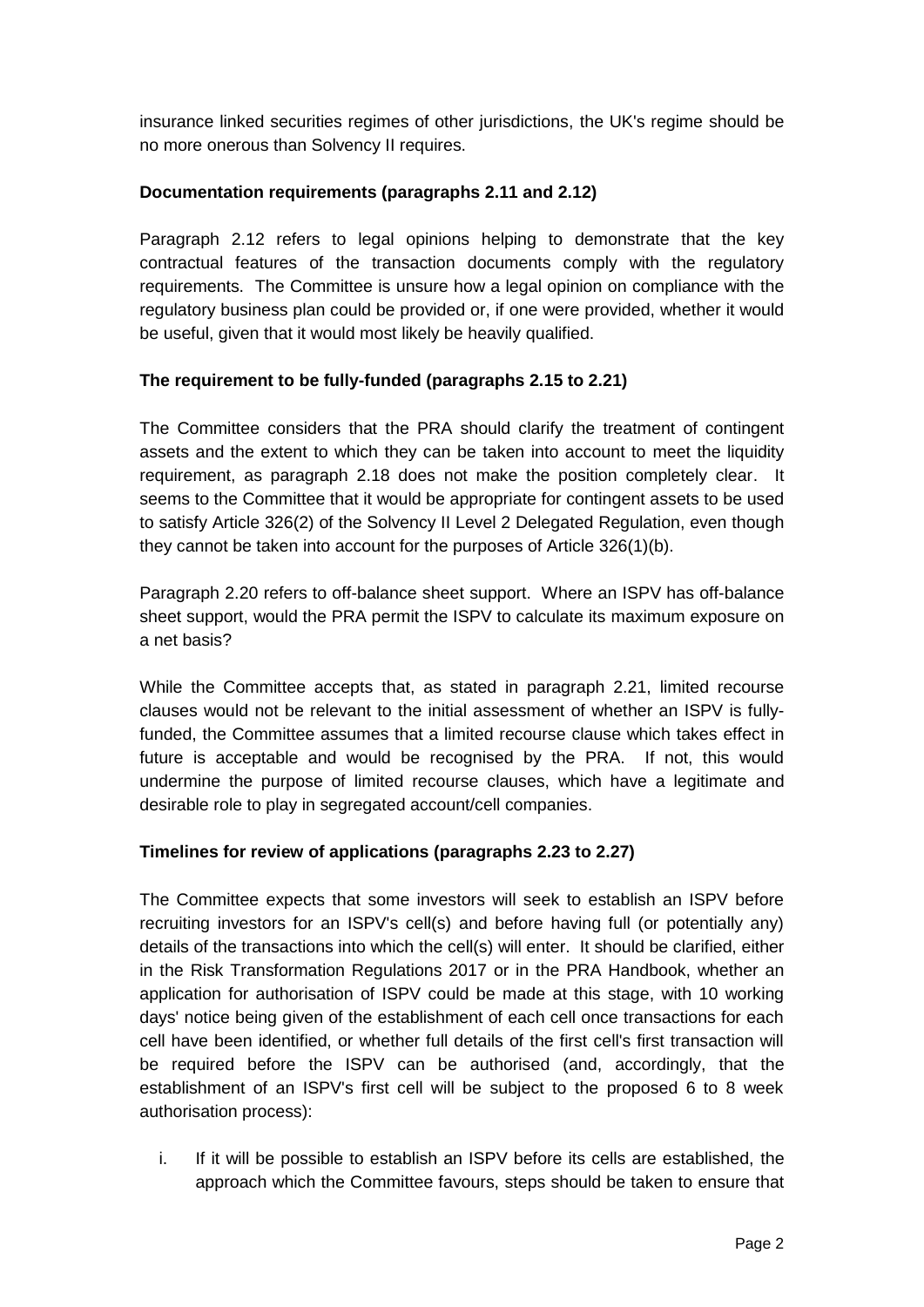the PRA will not decline to review an application for authorisation on the grounds of insufficient information where there are valid reasons for the lack of information (i.e. that the transactions have not yet been determined) – authorisation should be granted where there is sufficient disclosure of the proposed business and documentation.

ii. If the establishment of the first cell will be subject to the authorisation process, rather than the non-objection period, the authorisation process must be shorter than the suggested 6 to 8 weeks in order to give the UK's regime a commercial advantage over (or at least parity with) the regimes of other jurisdictions. The Consultation Paper refers to the PRA making a decision within the 6 to 8 week period where there has been "*good engagement at pre-application stage*". While it is accepted that the PRA would need to be provided with sufficient information to enable it to make a decision, this should be balanced against the ability for investors to set up ISPVs at relatively short notice, without the risk that the pre-application stage would stretch to several months. The Committee considers that the PRA would have to commit to examining applications for authorisation in a more timely manner, and to ensure that sufficient resources would be allocated to reviewing applications for authorisation, as waiting 6 to 8 weeks (potentially longer, depending on the length of the pre-application stage) for approval of a cell would almost certainly deter investors from utilising the UK's regime.

### **MISPV authorisation (paragraphs 3.6 to 3.13)**

The Committee considers that the PRA's expectations regarding the regulatory business plan for an MISPV seem overly-future looking and prescriptive, and potentially quite challenging to comply with in practice. When first applying for authorisation of an MISPV, it would not be unreasonable for the applicants not to know whether future cells would undertake the same type of business as the first cell(s), or even more basic details such as the total number of cells that the MISPV would ultimately have.

#### **Supervision of ISPVs (paragraph 4)**

It is unclear what the regulatory consequences would be for an MISPV if one cell failed to meet its regulatory requirements. On the basis that the core would be responsible for the failure to comply, would authorisation to write new business be withdrawn for the entire MISPV, or would only the cell in question be prevented from writing any new business until it had rectified the non-compliance? The Committee considers that, where one cell fails to comply with its regulatory requirements, (a) the cell in question should not be prevented from continuing to perform an existing contract, (b) the other cells of the MISPV should not retrospectively lose their ability to continue their existing business or to write new business, and (c) the core should be permitted to establish new cells.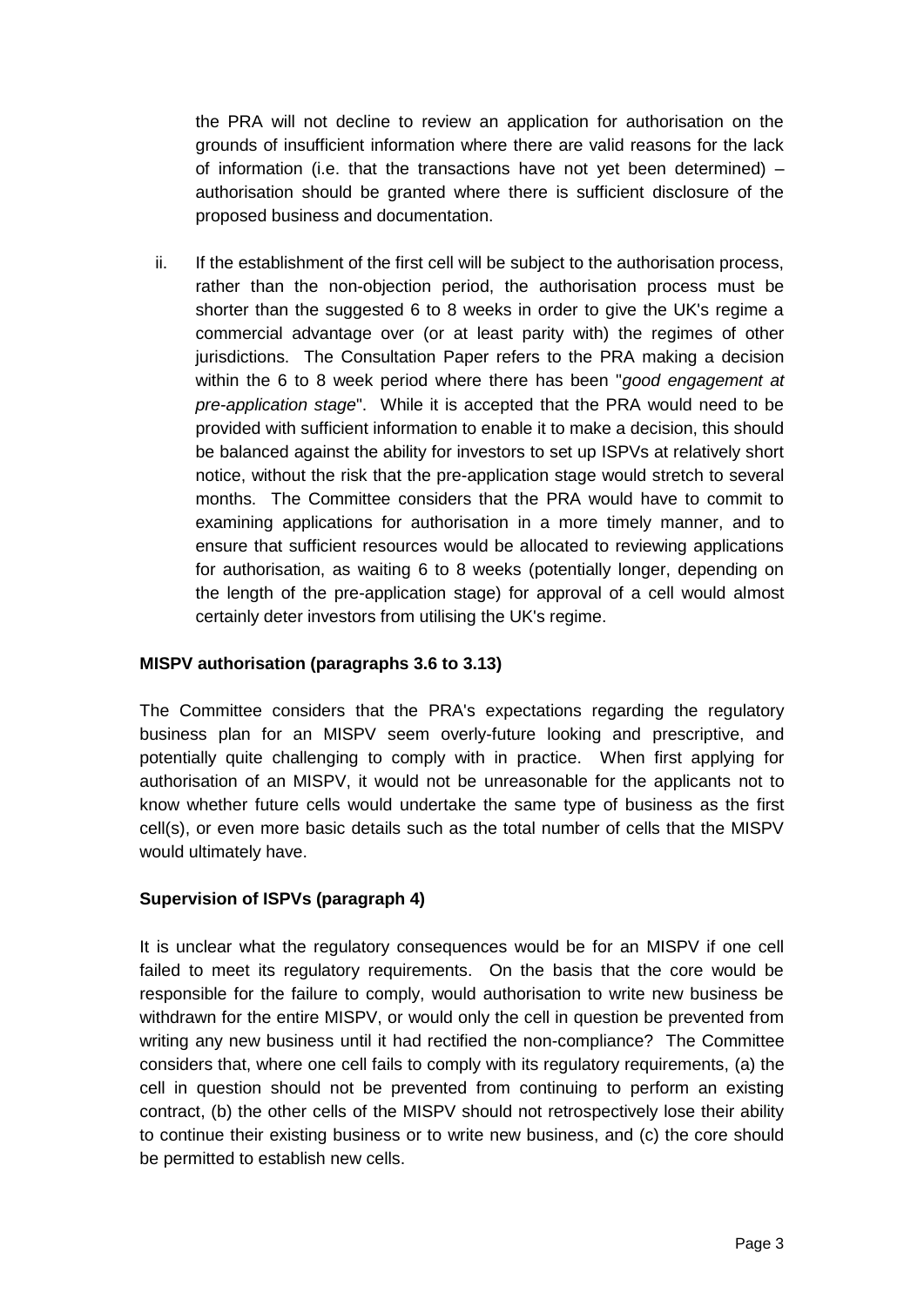Similarly, where the core fails to meet its regulatory requirements, existing business should be unaffected: the consequence of the core's non-compliance should be that new business cannot be undertaken until the core has rectified the non-compliance.

23 February 2017 HFWLDN\38730461-3

© CITY OF LONDON LAW SOCIETY 2017 All rights reserved. This paper has been prepared as part of a consultation process. Its contents should not be taken as legal advice in relation to a particular situation or transaction.